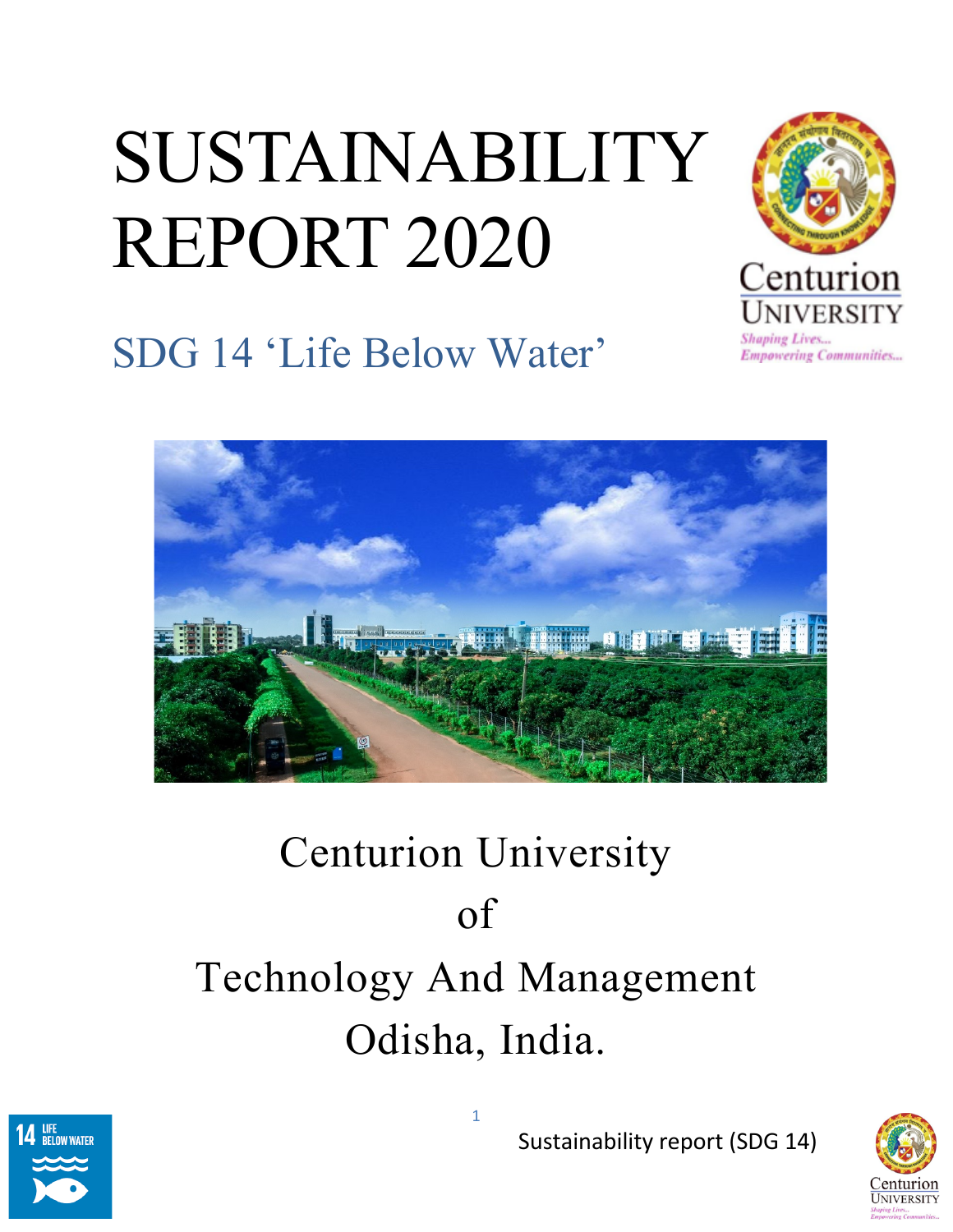#### **14.5.5 (Evidence no.1)**

### **Watershed management Overview**

Watershed management is the study of the relevant characteristics of a watershed aimed at the sustainable distribution of its resources and the process of creating and implementing plans, programs and projects to sustain and enhance watershed functions that affect the plant, animal, and human communities within the watershed boundary. Features of watershed that Centurion University of Technology and Management (CUTM) seeks to manage include water supply, water quality, drainage, storm-water runoff, water rights and the overall planning and utilization of watersheds.

#### **Strategies:**

#### **Water conservation:**

Ponds, lakes, canals are within CUTM campus to harvest water for toilets, home gardening, lawn irrigation, and small-scale agriculture. Water conservation includes all the policies, strategies and activities to sustainably manage the natural resource of fresh water, to protect the hydrosphere, and to meet the current and future human demand. Population, household size and growth and affluence all affect how much water is used. Factors such as climate change have increased pressures on natural water resources especially in manufacturing and agricultural irrigation. The CUTM has already taken some strategies aimed at water conservation, with much success.



#### **Wastewater treatment facility:**

Sewage treatment plant (STP): Treated water is used in different purposes like fisheries, agricultural irrigation, lawn irrigation, and gardening.

#### **Irrigation management:**

Modern efficient irrigation practice: Drip irrigation facilities are used in agricultural irrigation purpose under open air environment as well as low, medium and high-tech greenhouses. Beneficial reduction in water loss is achieved through this irrigation practice.

#### **Well-connected drainage system facilities:**

Surface drainage systems Sub-surface systems **Hydroponics unit:**  Modern hydroponics system facilities (for leafy vegetables) are available within CUTM campus.







Sustainability report (SDG 14)